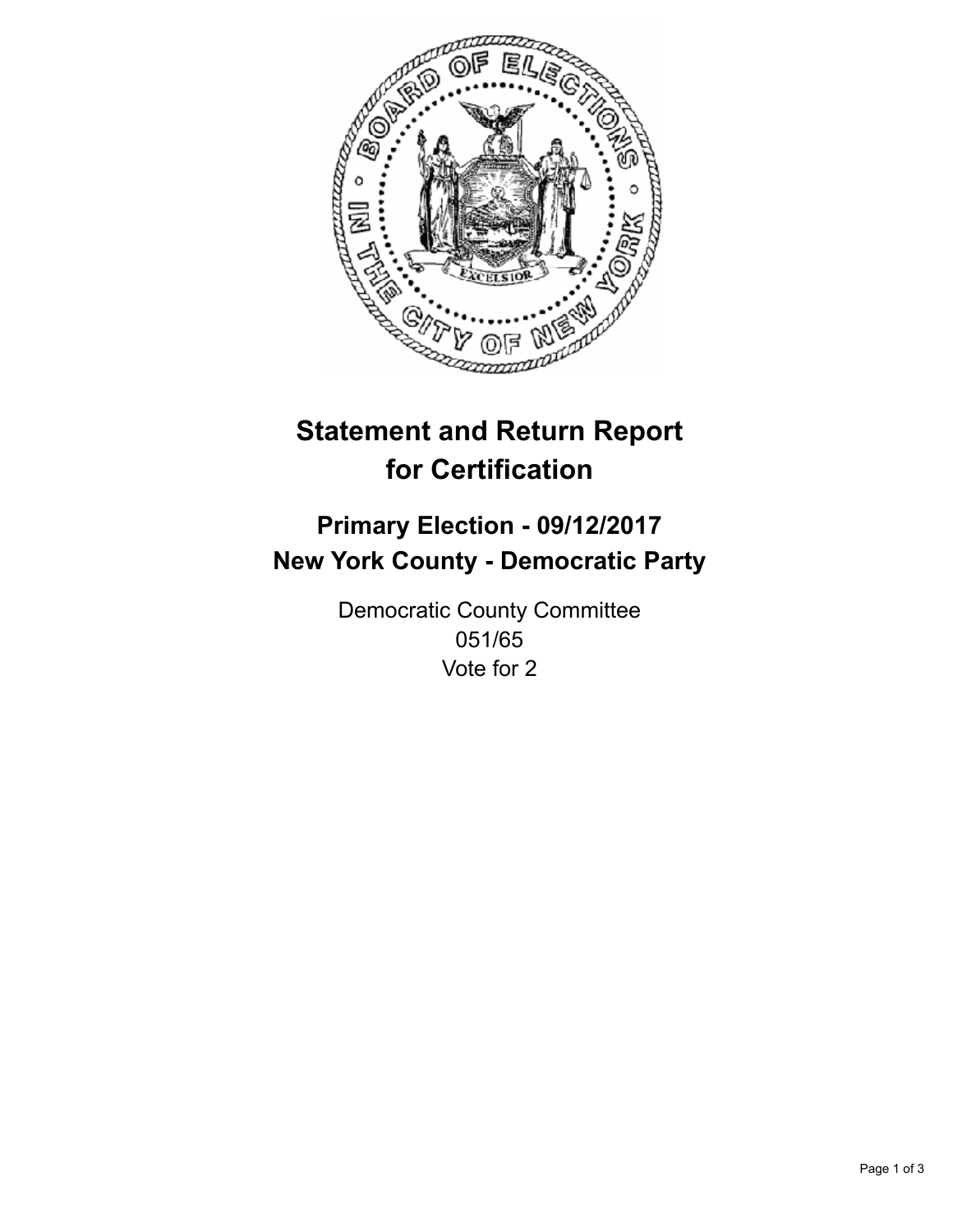

## **Assembly District 65**

| <b>PUBLIC COUNTER</b>                                    | 233 |
|----------------------------------------------------------|-----|
| <b>MANUALLY COUNTED EMERGENCY</b>                        | 0   |
| ABSENTEE / MILITARY                                      | 14  |
| <b>AFFIDAVIT</b>                                         | 1   |
| <b>Total Ballots</b>                                     | 248 |
| Less - Inapplicable Federal/Special Presidential Ballots | 0   |
| <b>Total Applicable Ballots</b>                          | 248 |
| UDELE B. GOODMAN                                         | 78  |
| <b>GALE WEINTRAUB</b>                                    | 105 |
| <b>WILLIAM ROCKWELL</b>                                  | 83  |
| <b>ALLISON GORDON</b>                                    | 87  |
| MATTHEW QUEZADA (WRITE-IN)                               |     |
| <b>Total Votes</b>                                       | 354 |
| Unrecorded                                               | 142 |